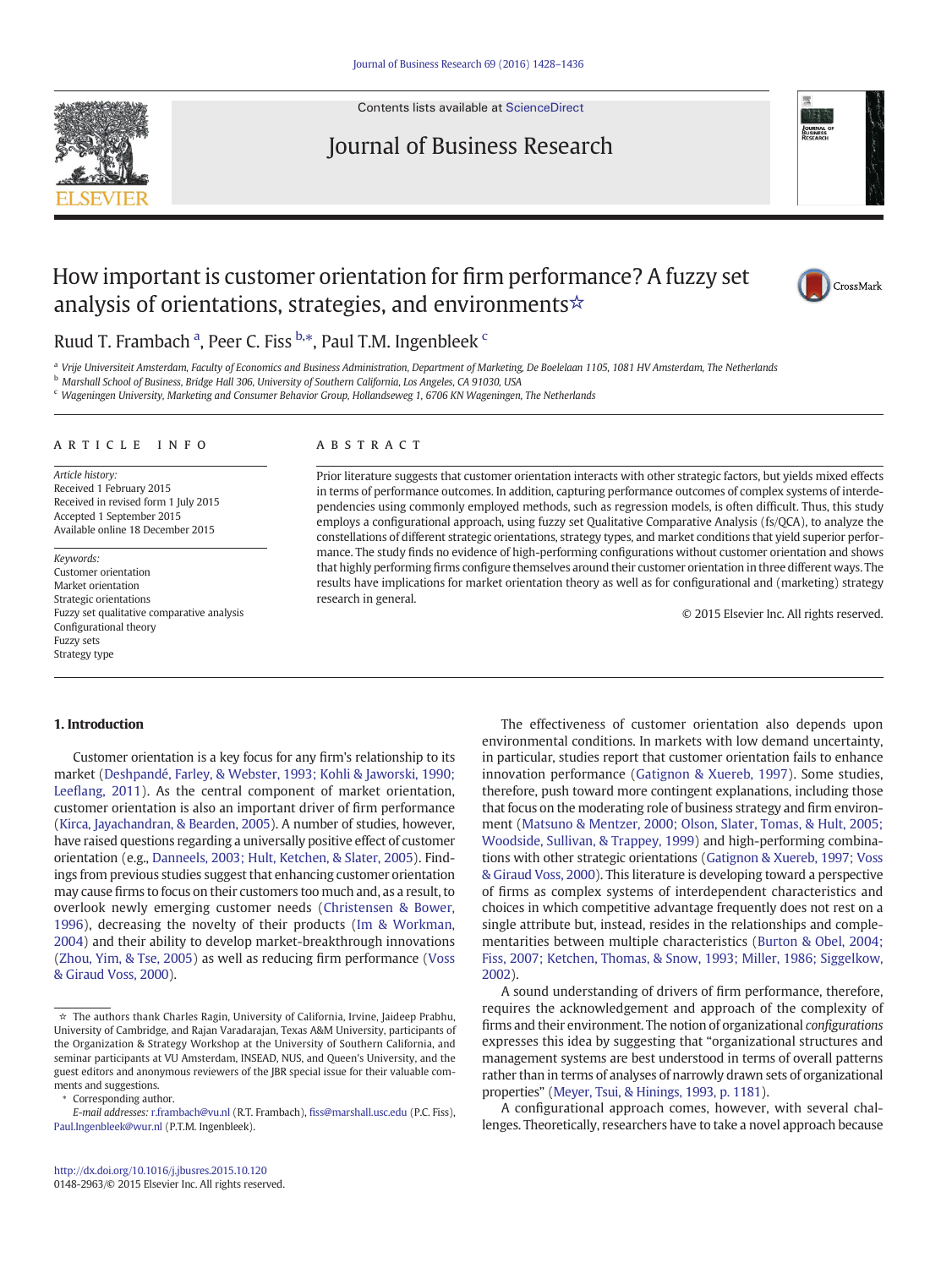different antecedents and contingencies may lead to multiple configurations with comparable outcomes. In configurational analysis, therefore, the focus shifts from the net effect of a single characteristic on performance to the analysis of multiple configurations associated with high performance. Empirically, configurational arguments also face the methodological challenges of modeling multiple, complex relationships between the elements of a configuration [\(Doty, Glick, & Huber, 1993;](#page-7-0) [Fiss, 2007, 2011](#page-7-0)). Traditional multivariate analytical methods are frequently less adept at capturing complex systems of interdependencies among the elements of a configuration and outcome variables. Given these challenges, development of a theory on configurations and empirical tests of configurational approaches is unsurprisingly scarce in research on customer orientation, as they are in many other fields [\(Fiss, Cambré, & Marx, 2013; Vorhies & Morgan, 2003\)](#page-7-0).

This study draws on extant work in strategy and marketing to develop hypotheses about the performance of four configurations of customer orientation with strategy types, alternative orientations (competitor and technology), and market conditions. To overcome the methodological challenges of testing the hypothesized configurations, the current research uses fuzzy set qualitative comparative analysis (fs/QCA), a set-theoretic configurational approach with the ability to handle high degrees of complexity in how different causal conditions combine to bring about an outcome ([Ragin, 2000, 2008](#page-8-0)). Several recent studies suggest that applying QCA and fuzzy sets in organization and strategy settings can offer new insights into causally complex issues ([Bell,](#page-7-0) [Filatotchev, & Aguilera, 2013; Crilly et al., 2012; Fiss, 2007, 2011;](#page-7-0) [Grandori & Furnari, 2008; Greckhamer, 2011; Greckhamer, Misangyi,](#page-7-0) [Elms, & Lacey, 2008; Misangyi & Acharya, 2014; Woodside, 2013\)](#page-7-0). In the current study, this approach allows the study of orientations, strategies, and environment interdependently. Rather than estimating the average net effect of a particular orientation or strategy, the study assesses how multiple, alternative configurations of orientation, strategy, and environment explain firm performance. The results shed light on the performance effects of customer orientation in relation to strategic choice and in relation to other orientations and their environmental contingencies.

#### 2. A configurational approach to customer-oriented firms

Customer orientation is "the sufficient understanding of one's target buyers to be able to create superior value for them continuously" [\(Narver & Slater, 1990, p. 21\)](#page-8-0). The concept is at the heart of a market orientation because customer orientation best reflects the core of the marketing concept (e.g., [Deshpandé et al., 1993; Han, Kim, &](#page-7-0) [Srivastava, 1998; Ingenbleek, Tessema, & van Trijp, 2013](#page-7-0)). By firms' organizing around the mission to create customer value, they generate higher levels of satisfaction, loyalty, innovation, and performance [\(Kirca et al., 2005\)](#page-7-0).

Configurational approaches to understanding the performance effects of customer orientation are not common. Most prior work focuses on market orientation as an aggregate construct that also consists of competitor orientation and interfunctional coordination ([Narver &](#page-8-0) [Slater, 1990\)](#page-8-0) or of components that concern the generation and dissemination of and responsiveness to market intelligence [\(Jaworski & Kohli,](#page-7-0) [1993\)](#page-7-0), each of which includes an orientation toward customers and competitors ([Kirca et al., 2005](#page-7-0)). Several studies considered the interaction effects of individual orientations separately from one another [\(Atuahene-Gima, 2005; Ingenbleek, Frambach, & Verhallen, 2010;](#page-7-0) [Lukas, 1999; Olson et al., 2005; Slater, Hult, & Olson, 2007](#page-7-0)). While almost all studies use regression analysis or structural equation modeling for data analysis, some employ deviational profile analysis that assesses, by means of regression, which variables account for deviations from the ideal organizational configuration displayed by top-performing firms [\(Vorhies & Morgan, 2003](#page-8-0)). Although such correlation-based approaches are useful for examining the relative contribution of different elements, they face considerable challenges

in modeling the ways that causes may combine rather than compete in bringing about the outcome of interest [\(Fiss, 2007; Ragin, 2008;](#page-7-0) [Woodside, 2013\)](#page-7-0). In contrast, a set-theoretic approach is uniquely suited to analyzing this kind of complex configurational relationship because this approach explicitly focuses on combinations of attributes and allows for a sophisticated analysis of complex causal relationships [\(Ragin, 2000, 2008\)](#page-8-0). Fs/QCA differs from conventional, regressionbased approaches in that fs/QCA employs Boolean algebra, which allows an analysis of how different causal factors combine to bring about the outcome of interest (see [Ragin, 2000, 2008; Schneider & Wagemann,](#page-8-0) [2012](#page-8-0)).

Shifting to a configurational understanding of market orientation seems warranted because increasing evidence shows that its individual components behave differently under different conditions [\(Atuahene-Gima, 2005; Gatignon & Xuereb, 1997; Homburg,](#page-7-0) [Grozdanovic, & Klarmann, 2007; Lukas, 1999; Olson et al., 2005;](#page-7-0) [Slater et al., 2007\)](#page-7-0). A meta-analysis on market orientation's components shows that the level of customer orientation affects competitor orientation's effect ([Grinstein, 2008](#page-7-0)), with a focus on "the shortterm strengths and weaknesses and long-term capabilities and strategies of both the current and the key potential competitors" [\(Narver & Slater, 1990, pp. 21](#page-8-0)–22). In addition, researchers conceptualize technology orientation, which focuses on technological developments within the firm environment, as part of a firm's strategic orientation that potentially interacts with other orientations [\(Gatignon](#page-7-0) [& Xuereb, 1997; Voss & Giraud Voss, 2000; Zhou et al., 2005\)](#page-7-0). Therefore, customer, competitor, and technology orientations are likely to have interdependent effects on firm performance.

Research in marketing further suggests that orientations have different effects on performance, depending on the market environments [\(Gatignon & Xuereb, 1997; Slater et al., 2007\)](#page-7-0). Nevertheless, research largely fails to find a systematic relationship between environmental conditions and market orientation ([Kirca et al., 2005\)](#page-7-0). A possible explanation for these divergent findings may be that the complexity of interdependencies between strategic orientations and environmental conditions inhibits performance effects from surfacing. The current study thus considers orientations interdependently of the firm's environment.

In addition, prior work also suggests that the performance effects of customer orientation depend on the strategy type [\(Matsuno & Mentzer,](#page-7-0) [2000](#page-7-0)). Both orientations and strategies are outward-oriented aspects of an organizational configuration, suggesting that a particular orientation helps the firm to adapt to its environment within the context of a particular strategic choice [\(Lukas, 1999; Olson et al., 2005; Slater et al., 2007](#page-7-0)). To examine the role of different strategies, this study follows prior work (e.g. [Hambrick, 2003](#page-7-0)) by employing the strategy typology proposed by [Miles and Snow \(1978\)](#page-7-0). According to Miles and Snow, defenders are organizations that have narrow product-market domains and that do not search outside their domains for new opportunities. Consequently, these organizations seldom need to make major adjustments in their technology, structure, or methods of operation. In contrast, prospectors are organizations with an external orientation that almost continuously search for market opportunities and compete by pioneering new products and developing innovative marketing techniques. Because those firms constantly engage in monitoring the external environment and developing alternative responses to emerging trends, those firms are the creators of change and uncertainty in an industry to which their competitors must respond. Analyzers take a position in between defenders and prospectors. They do not necessarily constitute a separate group "but rather tend to be 'like' prospectors... or 'like' defenders" [\(DeSarbo, Di Benedetto, Song, & Sinha, 2005, p. 62\)](#page-7-0). Finally, reactors do not display consistent strategy choices; this study does not consider reactors, consistent with prior studies [\(Matsuno & Mentzer, 2000;](#page-7-0) [Olson et al., 2005](#page-7-0)). Accordingly, this study focuses on the defender and prospector strategy types as the two ends of a continuum and hypothesizes four high-performing configurations of strategic orientations for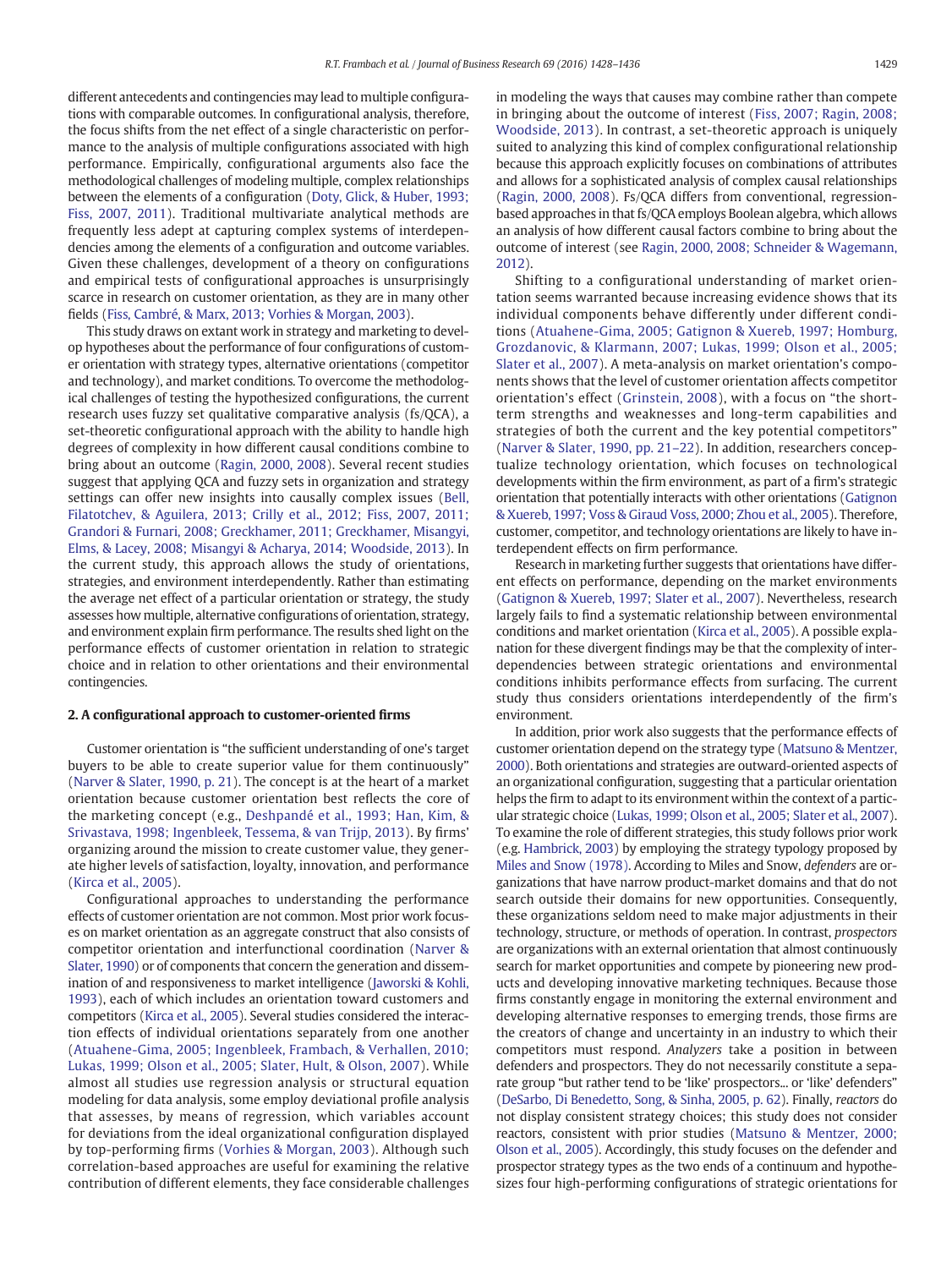<span id="page-2-0"></span>

| High performing businesses |      | Strategy Type                                |                                              |  |  |
|----------------------------|------|----------------------------------------------|----------------------------------------------|--|--|
| have $a \dots$             |      | Defender                                     | Prospector                                   |  |  |
|                            |      | Hypothesis 1:<br><b>Customer Orientation</b> | Hypothesis 2:<br><b>Customer Orientation</b> |  |  |
|                            | Low  |                                              | <b>Technology Orientation</b>                |  |  |
|                            |      | Hypothesis 3:                                | Hypothesis 4:                                |  |  |
| Market                     |      | <b>Customer Orientation</b>                  | <b>Customer Orientation</b>                  |  |  |
| Dynamism                   | High | Competitor Orientation                       | Competitor Orientation                       |  |  |
|                            |      |                                              | Technology Orientation                       |  |  |

Fig. 1. Hypotheses for high-performance configurations of orientation, strategies, and environments.

defender and prospector type firms in both static and dynamic environments, respectively (Fig. 1).

#### 2.1. Defender and prospector strategies in stable markets

Given defenders' narrow product scope for a limited customer mix, they engage cautiously in market penetration rather than seek opportunities outside their domain ([McDaniel & Kolari, 1987; Miles & Snow,](#page-7-0) [1978](#page-7-0)). They aim to outperform competitors within their niche by offering higher quality, superior service, and lower prices to their customers ([Hambrick, 1983\)](#page-7-0). To be capable of doing so, defenders, more than the other strategy types, need to possess market-linking capabilities ([Conant, Mokwa, & Varadarajan, 1990; DeSarbo et al., 2005](#page-7-0)). Defender firms are relatively competent in satisfying their limited choice of customers [\(McDaniel & Kolari, 1987\)](#page-7-0). Their emphasis on understanding, satisfying, and keeping their current customers is high, resulting in a strong focus on customer satisfaction information [\(Hambrick, 1983\)](#page-7-0). Given that defenders focus more on customer satisfaction information than on market research [\(McDaniel & Kolari, 1987\)](#page-7-0), customer orientation should be their primary capability in relatively stable markets:

#### Hypothesis 1. : A defender strategy combined with customer orientation in stable markets will achieve high performance.

In contrast to defenders, prospectors actively seek new opportunities for market and/or product development, even outside their current product market domain. They offer a broad range of products to a broad target market ([McDaniel & Kolari, 1987](#page-7-0)) and have relatively strong technology ([DeSarbo et al., 2005](#page-7-0)) and information-processing capabilities ([DeSarbo et al., 2005; McDaniel & Kolari, 1987](#page-7-0)). They focus less on customer satisfaction ([Hambrick, 1983\)](#page-7-0), but employ customer information to provide innovative solutions to current and new customers. Thus, customer orientation enables prospectors to engage in superior competence exploration, resulting in increased radical innovation performance [\(Atuahene-Gima, 2005\)](#page-7-0). In addition, their capabilities in terms of (information) technology ([DeSarbo et al., 2005](#page-7-0)), in particular, enable prospectors to benefit from customer orientation, as they can utilize their customer base information [\(Morgan, Anderson, & Mittal,](#page-8-0) [2005](#page-8-0)), which enables them to optimize value appropriation and enhance performance. High-performing prospectors should, therefore, be customer-oriented.

For a prospector to be capable of employing a strategy of driving a market, that prospector needs to compete with cutting-edge solutions to market needs. This requires profound knowledge of new and upcoming opportunities to satisfy non-manifested needs. Technology is the major force capable of doing so. Therefore, for prospectors to be capable of driving markets and shaping future demand, they must sense and respond to new technology [\(Srinivasan, Lilien, &](#page-8-0) [Rangaswamy, 2002](#page-8-0)). In stable markets, prospectors that combine customer orientation with technology orientation should thus exhibit high performance:

Hypothesis 2. : A prospector strategy combined with customer and technology orientation in stable markets will achieve high performance.

#### 2.2. Defender and prospector strategies in dynamic markets

If firms operate in a relatively dynamic market environment, a combination of customer and competitor orientation becomes more important for firm performance to effectively face an evolving mix of customers and aggressive competitors [\(Jaworski & Kohli, 1993; Slater](#page-7-0) [& Narver, 1994](#page-7-0)). As [Kohli and Jaworski \(1990\)](#page-7-0) report:

"Several executives noted that the degree of competition in an industry has a straightforward bearing on the importance of a market orientation. Strong competition leads to multiple choices for customers. Consequently, an organization must monitor and respond to customers' changing needs and preferences to ensure that customers select its offerings over competing alternatives." (p. 14).

Thus, competitor dynamics, in particular, may force the firm to be customer and competitor oriented. Both orientations contribute to positioning the offering more effectively, consistent with customer needs, and distinctively from the competition. Working interdependently, these orientations will help firms identify and target market segments that fit with the organization's product offerings and that are competitively interesting [\(Day, 1994](#page-7-0)). In addition, these orientations will enable a competitive strategy of being "second-but-better" ([Frambach, Prabhu, & Verhallen,](#page-7-0) [2003; Grinstein, 2008\)](#page-7-0) when competitors introduce new attributes, thus directing their attention to ways of beating the competition and increasing market share ([Armstrong & Collopy, 1996\)](#page-7-0). Indeed, companies with distinctive benchmarking capabilities employ both their customerlearning and competitive-intelligence skills to outperform companies [\(Vorhies & Morgan, 2005](#page-8-0)). This is important for defender firms to defend their niche as well as for prospectors to direct their market development activities most effectively. Thus, being customer and competitor oriented in relatively dynamic markets is important for defenders and prospectors alike.

While customer and competitor orientations are important for both defender and prospector strategies in dynamic environments, the role of technology orientation is likely to differ across the two strategy types. Specifically, defender-type firms engage in very limited new product development. Consequently, they are less likely to benefit from leveraging customer orientation in combination with technology orientation ([McDaniel & Kolari, 1987](#page-7-0)). Technology orientation may increase firms' cost level instead, resulting in less-efficient operations and, thus, inferior performance, suggesting the following:

Hypothesis 3. : A defender strategy combined with customer and competitor orientations in dynamic markets will achieve high performance.

Finally, as prospectors seek ways to drive markets and to diversify, they are likely to be at risk of overlooking opportunities or threats from outside their current business domain when competitor and customer orientation primarily lead prospectors' focus in marketchanging situations. [Atuahene-Gima \(2005\)](#page-7-0) finds that competitor orientation, more strongly than customer orientation, stimulates competence exploitation, which may hinder firms from exploring new competencies and developing radical innovations [\(Levinthal & March,](#page-7-0) [1993\)](#page-7-0). Thus, for prospector firms, their increased focus on exploitation may mitigate the positive effect of being able to leverage their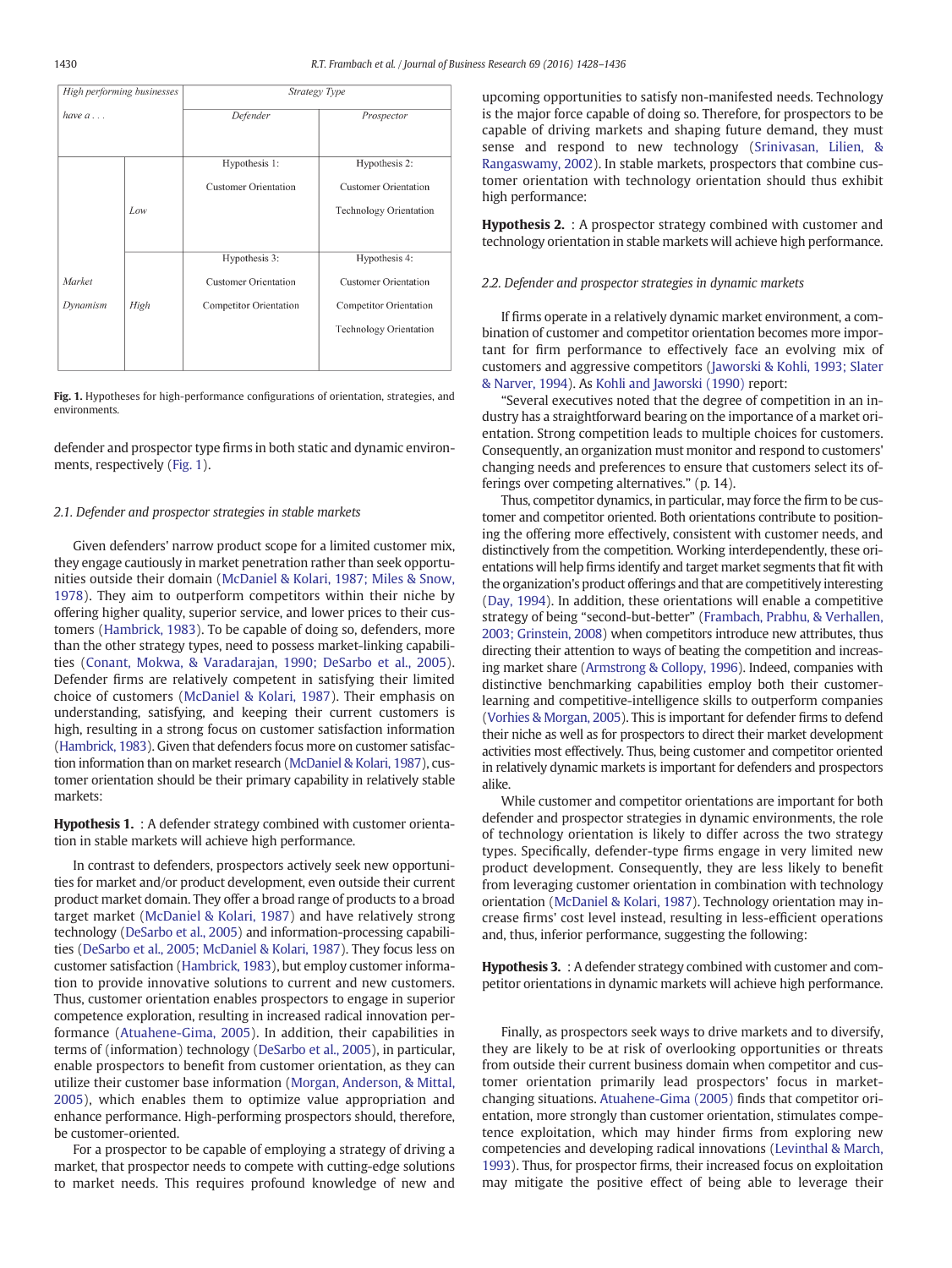<span id="page-3-0"></span>competitive offerings more effectively by combining customer orientation with competitor orientation. Technology orientation, in addition to the prospector's customer and competitor orientations, is likely to focus these firms more on exploration than exploitation. Technology-oriented firms may overcome the myopia induced by a strong orientation toward customers and competitors ([Christensen & Bower, 1996](#page-7-0)). Instead, the customer orientation of these firms may help them improve the customer benefits of technological innovations ([Chandy & Tellis, 1998\)](#page-7-0). Accordingly, [Zhou et al. \(2005\)](#page-8-0) find that market-oriented firms are more successful in creating technology-based innovation. Under conditions of changing markets, prospectors that perform highly should combine customer and competitor orientations with technology orientation:

Hypothesis 4. : A prospector strategy combined with customer, competitor, and technology orientations in dynamic markets will achieve high performance.

#### 2.3. A formal statement of the theoretical arguments

One key advantage of using set-theoretic analysis is that this approach allows for the formal expression of theoretical statements using Boolean notation, and researchers can later evaluate such formal expressions against observed configurations. In the current study, the outcome of interest is achieving high performance (Y), and the conditions of interest are customer orientation (A), competitor orientation (B), technology orientation (C), defender strategy (D, with "d" indicating prospector strategy), and competitor dynamisms (E, with "e" indicating low dynamism). Using this notation, where the "+" sign presents the logical "or" and the arrow is the logical implication sign, the set of theory-based predictions' (T) expression is as follows:

 $(T)$ : ADe + ACde + ABDE + ABCdE→Y.

#### 3. Methods

#### 3.1. Data collection procedure and sample

The development of the sample frame for this study uses a state-ofthe-art commercial list of manufacturing companies and service providers in the Netherlands. Managers involved in and knowledgeable about the strategy of their businesses are potential respondents, resulting in a sampling frame of 275 company informants, who were approached by telephone with a request to participate in the study. Participants received confirmation of confidentiality, a report with the results, and an invitation to a seminar at which the results would be presented. Subsequent to two follow-up reminders, 126 participants sent the questionnaire, leading to a response rate of 45.8%. ANOVA tests that compared early, middle, and late respondents ([Armstrong &](#page-7-0) [Overton, 1977](#page-7-0)) tested non-response bias of all the variables included in this study. None of the results of these tests was significant.

The final sample contains 25 manufacturers of industrial durables (20%), 25 manufacturers of industrial commodities (20%), 42 providers of industrial services (33%), 15 manufacturers of consumer durables (12%), 10 manufacturers of consumer commodities (8%), and 9 providers of consumer services (7%). With respect to the size of the firms in the sample, 38% have fewer than 50 employees, 26% have 50–100 employees, 23% have 100–500 employees, and 13% have more than 500 employees.

#### 3.2. Measurement

This study measures strategy type using a self-typing approach, comparable to the format of [Shortell and Zajac's \(1990\)](#page-8-0) instrument. The four descriptions of strategy types are based on those provided by [James and Hatten \(1995\),](#page-7-0) and [Matsuno and Mentzer \(2000\).](#page-7-0) Respondents received the four descriptions in the sequence provided by Shortell and Zajac, including options in between defender and analyzer and in between analyzer and prospector (see Appendix). A 5-point scale rates the responses, with defenders' being given the lowest score of 1 (12 in the sample, 9.5%); analyzers, the medium score of 3 (34 in the sample, 12%); and prospectors, the highest score of 5 (18 in our sample, 14.3%), whereas the score between defenders and analyzers is 2 (30 in the sample, 23.8%), and the score between analyzers and prospectors is 4 (27 in the sample, 21.4%). As noted, this study follows Matsuno and Mentzer in excluding firms that self-identified as reactors.

The measurement of other constructs included in the questionnaire also follows existing research. The study uses 10 interviews in various companies to evaluate the questionnaire on interpretability and ease to complete. Several items had slight modifications based on managers' answers. Measurement of customer and competitor orientation used scales developed by [Narver and Slater \(1990\)](#page-8-0). The technology orientation scale (alpha  $=$  .87) consists of four items derived from [Gatignon](#page-7-0) [and Xuereb \(1997\)](#page-7-0) and [Han, Kim, and Kim \(2001\)](#page-7-0). Financial performance (alpha  $= .95$ ) is a self-report, two-item measure of profitability and return on assets relative to competition. The study measures competitor dynamism using three items adapted from [Homburg and](#page-7-0) Pfl[esser \(2000\)](#page-7-0) (alpha  $=$  .83). The number of employees determines firm size. With the exception of firm size, measurement of all items used 5-point Likert-type scales. The appendix presents the items.

#### 3.2.1. Reliability

For measurement validation, this study used conventional methods, such as coefficient alpha, item-to-total correlations, and exploratory factor analysis [\(Churchill, 1979\)](#page-7-0), to select items included in confirmatory factor analyses ([Gerbing & Anderson, 1988](#page-7-0)). Confirmatory factor analysis in LISREL shows that a six-factor model (including all multi-item scales) has a good fit t ( $\chi^2$  (196) = 253.29, p < 0.001,  $RMSEA = 0.048$ , CFI = 0.961, NNFI = 0.954), with all items loading significantly on the predicted latent factors, and composite reliabilities 0.74 (competitor orientation) and .94 (firm performance). This model does not satisfy the rule of a 5-to-1 ratio of sample size to parameter estimates in confirmatory factor analysis [\(Kline, 1998](#page-7-0)); however, checking the results in a series of two-factor models showed that the factor loadings are robust.

#### 3.2.2. Validity

The assessment of discriminant validity of the measures followed the procedure advised by [Bagozzi and Philips \(1982\)](#page-7-0) and [Anderson](#page-7-0) [\(1987\)](#page-7-0) and the examination of pairs of constructs in a series of twofactor confirmatory factor models. Each model was estimated twice, once constraining the correlation between the two latent variables to 1.0 and once releasing this parameter. These analyses include this construct for strategy type as a factor represented by a single item on the defender–analyzer–prospector dimension. For all models under study, chi-square values were significantly lower for the released models, indicating discriminant validity. [Tables 1 and 2](#page-4-0) present the properties of measures and the correlation matrix.

#### 3.3. Calibration and analysis

Calibrating the measures is the first step for the fuzzy set analyses. Measures' transformation into sets was relatively unproblematic and employed the direct method described by [Ragin \(2008\).](#page-8-0) Regarding strategy type, a fuzzy set measure assessed the grade of membership in the set of firms that presented a defender or prospector strategy. The resulting 5-value fuzzy set's values for full membership, crossover point, and full non-membership were 1, 3, and 5, respectively. Because defender and prospector strategies were the end points of a continuum, full membership in the set of firms with a defender strategy implied full non-membership in the set of firms with a prospector strategy. For the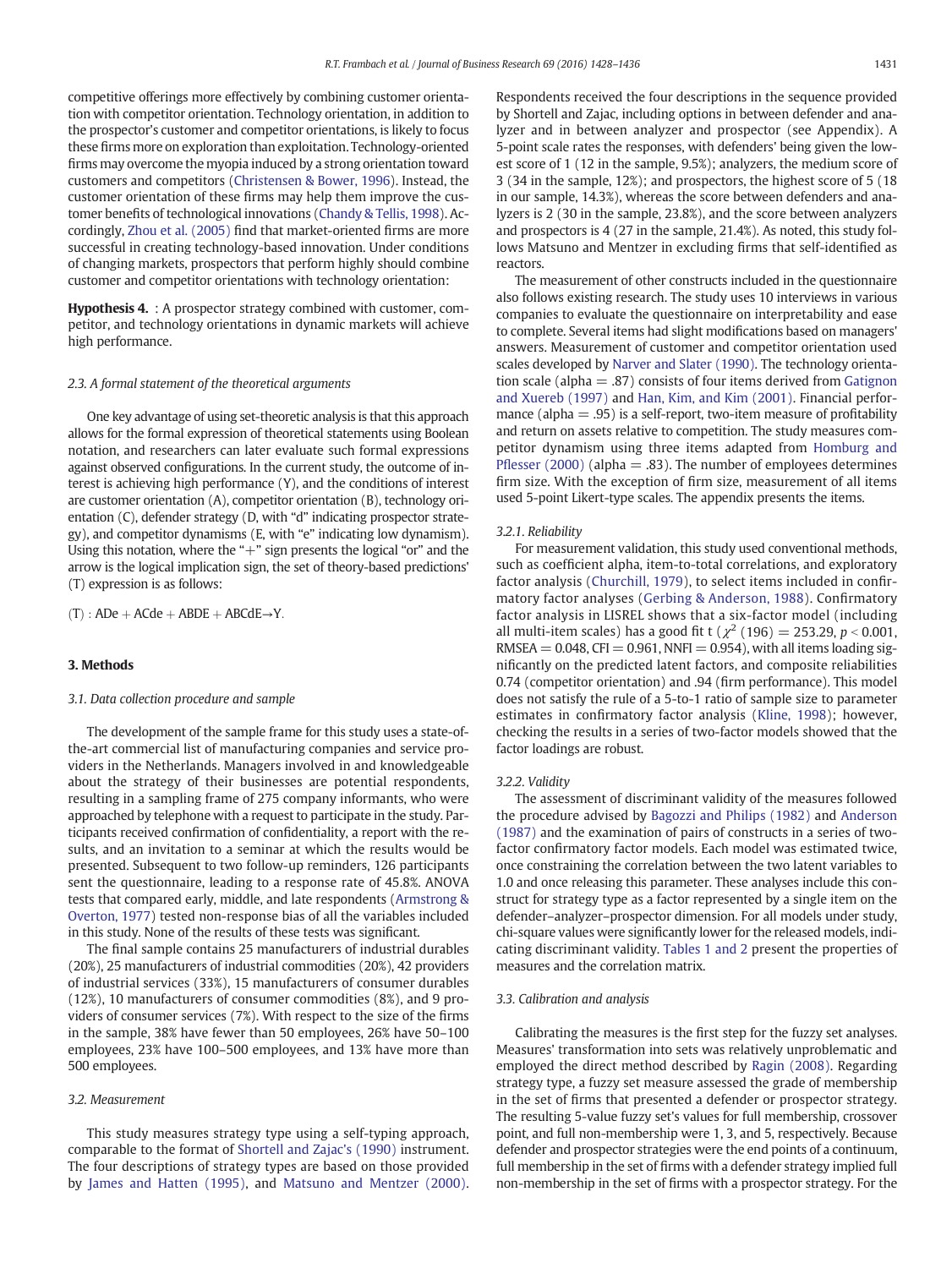<span id="page-4-0"></span>

| IMPIL I |  |                                  |
|---------|--|----------------------------------|
|         |  | Properties of purified measures. |

|          | Variable               | No. of Items | Range <sup>a</sup> | Mean   | Standard deviation | Alpha | Source                      |
|----------|------------------------|--------------|--------------------|--------|--------------------|-------|-----------------------------|
|          | Strategy type          |              | $1 - 5$            | 3.07   | 1.21               |       | Shortell and Zajac (1990)   |
| <u>.</u> | Customer orientation   |              | 1.80–5             | 3.82   | .75                | .83   | Narver and Slater (1990)    |
|          | Competitor orientation |              | $1 - 5$            | 3.48   | .86                | .79   | Narver and Slater (1990)    |
| 4.       | Technology orientation |              | $1 - 5$            | 3.25   | .99                | .87   | Gatignon and Xuereb (1997)  |
| J.       | Financial performance  |              | $1 - 5$            | 3.52   | .98                | .95   | Homburg and Pflesser (2000) |
| 6.       | Competitor dynamism    |              | $1 - 5$            | 2.90   | .93                | .83   | Gatignon and Xuereb (1997)  |
|          | Firm size              |              | 16-10.000          | 345.43 | 1116.06            |       |                             |

Note.

 $a$  The possible range for all measures, except firm size, was 1-5.

other measures, a value of 5 indicated full membership, whereas a value of 1 indicated full non-membership, and a value of 3 indicated the crossover point (e.g., a score of 5 on customer orientation indicates full membership for that variable; similarly, a score of 5 on performance indicates full membership in the high-performance category). Finally, the size measure drew on the number of employees and followed OECD employment classes, with 1000 or more employees' indicating full membership in the set of large firms and 20 or fewer employees' indicating full non-membership, with 250 employees as the crossover point.

After calibrating the measures, a test for necessity showed that no condition passed the consistency threshold of 0.90 for a necessary condition. The truth table had  $2<sup>k</sup>$  rows, where k is the number of causal conditions used in the analysis, and each row in the table corresponds to a configuration of conditions. The minimum number of cases is three, and the minimum acceptable raw consistency used is 0.80 ([Ragin, 2008\)](#page-8-0). Estimating a series of solutions with acceptable proportional reduction in consistency (PRI) values that exceeded 0.75 served to determine an appropriate cutoff point for our consistency measure. A close examination showed that further increasing acceptable PRI values led to significant decreases of model coverage without resulting in substantive increases in solution consistency. Fig. 2 shows the solution that presents the best tradeoff between consistency and coverage (raw consistency cutoff 0.93, PRI consistency cutoff 0.78). All analyses used the fs/QCA 2.5 software package.

### 4. Results

Fig. 2 presents the results of the fuzzy set analysis and shows the configurations that are sufficient for achieving high performance using the notation introduced by [Ragin and Fiss \(2008\)](#page-8-0). In this notation, large circles indicate core conditions and small ones, peripheral (or contributing) conditions, while full circles denote conditions that must be present, and crossed-out circles represent conditions that must be absent. Blank spaces indicate a "don't care" situation, where the condition may be present or absent. The figure provides coverage scores, a measure of the importance of a configuration that indicates how many cases take this path to the outcome.

#### Table 2

Correlation matrix of measures.

|    | Variable                  | (1)    | (2)    | (3)    | (4)    | (5) | (6) |
|----|---------------------------|--------|--------|--------|--------|-----|-----|
| 1. | Strategy type             |        |        |        |        |     |     |
| 2. | Customer orientation      | $-.16$ |        |        |        |     |     |
| 3. | Competitor<br>orientation | .14    | .35    |        |        |     |     |
| 4. | Technology<br>orientation | .29    | .32    | .30    |        |     |     |
| 5. | Financial performance     | $-.19$ | .33    | .08    | .17    |     |     |
| 6. | Competitor dynamism       | $-.02$ | .24    | .25    | .22    | .12 |     |
| 7. | Firm size                 | .19    | $-.00$ | $-.02$ | $-.02$ | .09 | .10 |

Note.<br>a Correlations above .17 are significant at  $p < .05$ .

Regarding overall coverage, the intermediate solution accounts for 66% of membership in the outcome and, thus, presents acceptable fit. Further, all configurations show high consistency values between 0.91 and 0.94, with the overall solution consistency at 0.90. The intermediate solution consists of four configurations, whereas the parsimonious solution consists of three configurations (consistency values between 0.79 and 0.88, solution consistency 0.82, and solution coverage 0.78).

As for the hypothesized configurations, Configuration 1 combines a defender strategy with a stable environment, as indicated by the absence of competitor dynamism. In this situation, the presence of customer orientation is also part of this recipe, but no other orientation is necessary. Thus, a defender that avoids dynamic markets (in the form of competitor dynamism) may need no other orientation apart from customer orientation, a finding largely consistent with [Hypothesis 1.](#page-2-0) In fact, customer orientation and the absence of other orientations are core conditions for this configuration, whereas not being large is a peripheral or supporting condition.

Although these findings seem consistent with [Hypothesis 1,](#page-2-0) [Hypothesis 2](#page-2-0) receives only partial support. [Hypothesis 2](#page-2-0) suggests that prospectors in a stable environment that combine customer and technology orientations also would show high performance. However, Configuration 4 indicates that prospectors that operate in either stable or dynamic environments show a combination of customer

|                                                                         | Configuration |              |      |      |
|-------------------------------------------------------------------------|---------------|--------------|------|------|
|                                                                         | 1             | 2            | 3    | 4    |
| Orientation                                                             |               |              |      |      |
| Customer Orientation                                                    |               |              |      |      |
| <b>Competitor Orientation</b>                                           |               |              |      |      |
| <b>Technology Orientation</b>                                           |               |              | ∞    |      |
| Strategy                                                                |               |              |      |      |
| Defender                                                                |               |              |      | ⊗    |
| Environment                                                             |               |              |      |      |
| Competitor Dynamism                                                     | ⊗             |              |      |      |
| Other                                                                   |               |              |      |      |
| Size                                                                    | 0             | ⊗            | ⊗    |      |
|                                                                         |               |              |      |      |
| Consistency                                                             | 0.91          | 0.93         | 0.94 | 0.92 |
| Raw Coverage                                                            | 0.42          | 0 41         | 0.33 | 0.23 |
| Unique Coverage                                                         | 0.07          | 0.08         | 0.05 | 0.08 |
|                                                                         |               |              |      |      |
| <b>Overall Solution Consistency</b><br><b>Overall Solution Coverage</b> |               | 0.90<br>0.66 |      |      |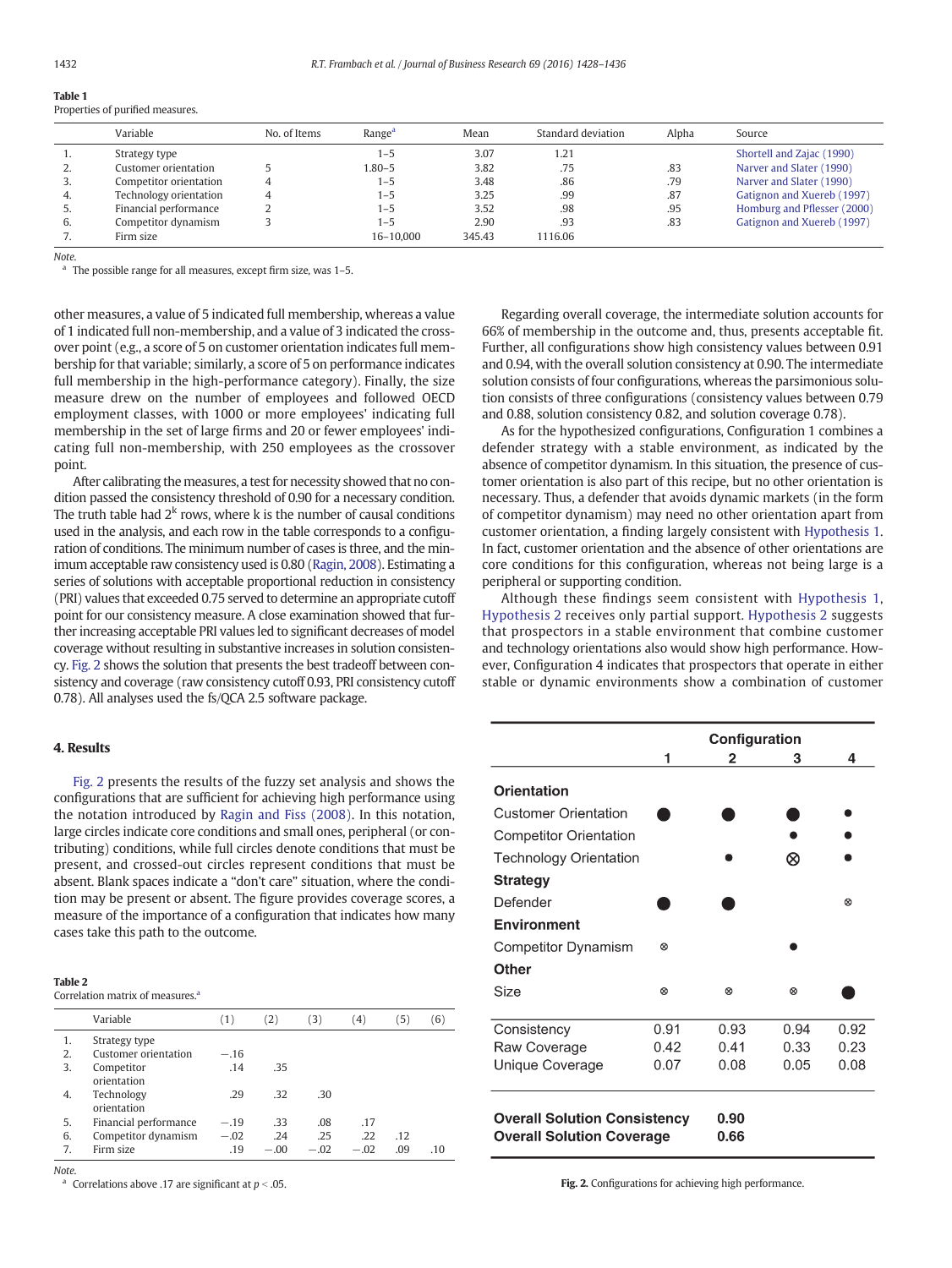orientation with both competitor orientation and technology orientation. This configuration also indicates large size as a core condition.

The findings also provide partial support for [Hypothesis 3,](#page-2-0) which holds that defenders in dynamic markets would be high performing if they present customer and competitor orientations. Configurations 2 and 3 partly fit this profile, with Configuration 2 combining a defender strategy with customer and technology orientations and without a large size, while both competitor orientation and competitor dynamism are set to "don't care." Configuration 3 combines customer and competitor orientations but no technology orientation with competitor dynamism and no large size and allows for either a defender or prospector strategy. Finally, the results in [Fig. 2](#page-4-0) provide considerable support for [Hypothesis 4,](#page-3-0) which holds that prospectors in dynamic environments would combine all three orientations. As Configuration 4 shows, prospectors that are large combine all three orientations and may operate in either stable or dynamic environments. Configuration 3 also suggests, however, that small firms with either prospector or defender orientations in dynamic environments combine only customer and competitor orientations but not technology orientation, suggesting a more complex pattern than that outlined by [Hypothesis 4](#page-3-0).

The findings appearing in [Fig. 2](#page-4-0) provide additional insight into the nature of successful configurations. First, customer orientation is part of all paths to high performance. In contrast, the presence of competitor orientation is part of Configurations 3 and 4 and set to either present or absent for Configurations 1 and 2. Only for technology orientation is absence part of a high performing configuration. This is not to say that customer orientation is less contingent on the other two orientations. However, the presence, not the absence, of customer orientation relates to high performance, even if customer orientation does not achieve the status of a necessary condition.

In QCA, conducting additional analyses of the inverse of the outcome to examine which configurations might consistently lead to the absence of high performance is good practice. The ability to conduct such an analysis is an important advantage of QCA, in that such analysis points to the notion of causal asymmetry [\(Ragin, 2008](#page-8-0)), where the causal conditions that lead to the presence of an outcome may frequently be quite different from those conditions that lead to the absence of the outcome. The current study further examines both the absence of high performance and the presence of low performance. However, the analyses indicate that no configurations have an acceptable level of consistency according to the PRI values. This finding indicates the presence of causal asymmetry, with several configurations being sufficient for high performance but no configuration being consistently associated with the absence of high performance or low performance.

#### 4.1. Evaluating the theoretical arguments

[Ragin \(1987\)](#page-8-0) suggests an alternative and, in some ways, superior way of evaluating theoretical arguments and capitalizes on their expression in Boolean terms. Specifically, the agreement between theoretical prediction (T) and obtained results (R′) can be examined through their intersection. Again using the notation introduced in Section [2.3](#page-3-0) above, and focusing on the subset of hypothesized combinations leads to the following expression:

$$
(T)(R') = (ADE + ACde + ABDE + ABCdE)(ADEf + ACDf + ABcEf + ABCdF)
$$

$$
= (ADEf + ABCdF + ABDEf).
$$

This approach allows a comparison of the configurations at the intersection to the configurations predicted by the hypotheses. Regarding [Hypothesis 1,](#page-2-0) theorizing ADe leads to ADef, which is a proper subset of the hypothesized configuration that adds only not being large (f) as a condition. This result essentially confirms [Hypothesis](#page-2-0) [1](#page-2-0). Regarding [Hypothesis 2,](#page-2-0) theorizing ACde leads to ABCdF, which adds competitor orientation and being large while indicating that environmental dynamism does not matter. For [Hypothesis 3](#page-2-0), theorizing ABDE yields ABDEf, again a proper subset that adds not being large, and, for [Hypothesis 4,](#page-3-0) theorizing ABCdE yields ABCdF, which again indicates that prospectors that combine all three orientations with being large can operate in both stable and dynamic environments.

### 5. Discussion

The current study sheds light on the benefits of customer orientation and the contingent role of market orientation by showing the complex configurations of orientations, strategies, and environments associated with high-performing businesses. Key findings include:

- Customer orientation is consistently part of high-performance configurations (cf [Hypothesis 1](#page-2-0)–[Hypothesis 4\)](#page-3-0);
- For defender firms that operate in lowly competitive markets, customer orientation is the dominant orientation for high performance (cf [Hypothesis 1](#page-2-0));
- For large prospector firms, all three orientations are part of a highperformance configuration (cf [Hypothesis 4](#page-3-0)).

The findings of the current study suggest that customer orientation is part of both high-performance defender and prospector configurations that operate in either stable or dynamic environments. Further, depending on the market conditions, configurations of customer orientation with either competitor and/or technology orientations characterize high-performing companies. Taken together, the findings of this study suggest that the presence of customer orientation is a stronger condition for high performance than is technology orientation.

The results thus provide support for the hypothesis for defenders in stable market conditions but show a more fine-grained picture than hypothesized for prospectors and dynamic environments. This picture suggests that certain configurations of high-performance prospectors can operate in both dynamic and stable markets.

The importance of technology orientation for defenders in dynamic markets may lead them to operate outside their narrow product-market domain and is an unexpected finding. However, interaction of customer orientation with technology orientation may enable more adequate responses to competitive new product introductions that are likely to result from intense competition. Consistent with this, [Dvir, Segev, and Shenhar \(1993\)](#page-7-0) find that defenders "invest in new technologies only when they are convinced of their potential contribution to maintaining competitive advantage" (p. 160).

#### 5.1. Limitations

This research has some noteworthy limitations. First, the findings draw on a single study. The robustness of the results reported here, therefore, requires replication studies. Further, the current study uses subjective measures rather than actual performance data to assess performance outcomes. Although this is a limitation, some studies report such measures to be satisfactory reflections of actual firm performance ([Dess & Robinson, 1984; Gatignon & Xuereb, 1997\)](#page-7-0). In addition, informants provide the data. Although multiple informants may enhance reliability of the data ([Huber & Power, 1985](#page-7-0)), singleinformant studies are common and effective, and extensive tests for common method bias in the present study do not suggest this to be a major problem.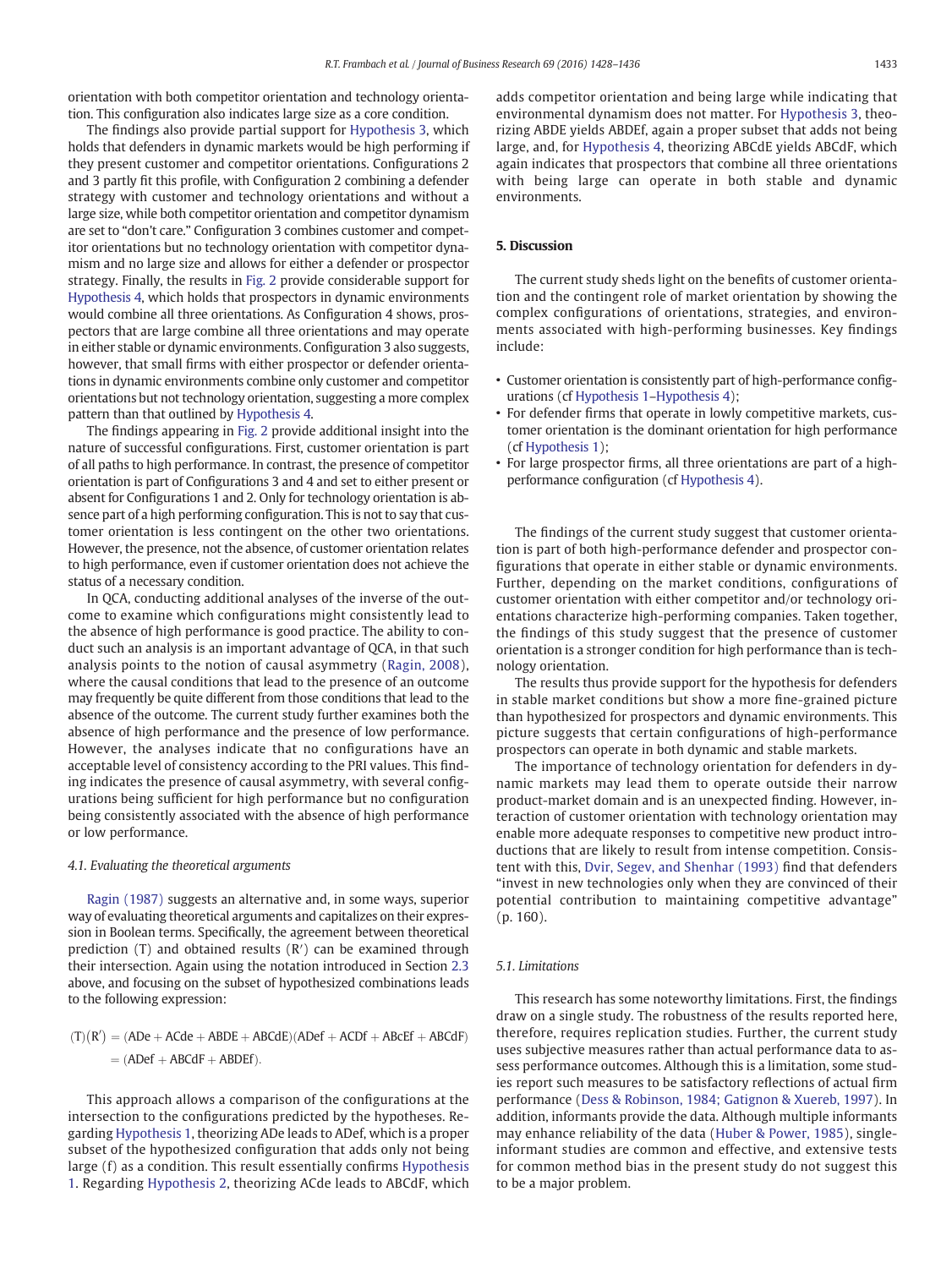#### 5.2. Implications

This study contributes to the strategy and marketing literature by adopting a configurational perspective on firm orientation, strategy, and the environment, thus offering a fresh perspective on the debate regarding the benefits of customer orientation. The research finds convincing evidence for a dominant effect of customer orientation on firm performance for firms that pursue alternative yet equifinal strategies in varying environmental conditions that employ different resource stocks (i.e., orientations). This finding departs from evidence of previous studies that find customer orientation to be beneficial only for certain strategy types [\(Lukas, 1999; Olson et al., 2005;](#page-7-0) [Slater et al., 2007](#page-7-0)) or under certain conditions ([Gatignon & Xuereb,](#page-7-0) [1997\)](#page-7-0). Current research sees firms increasingly as resourceintegrators that innovatively create value by enabling access to and integration of resources [\(Achrol & Kotler, 2012\)](#page-7-0). Theories that reason from a configurational perspective acknowledge that firms may develop different successful resource combinations, thus focusing on identifying different equifinal configurations. This study shows that an existing mature body of evidence on a key marketing concept (i.e., market orientation and customer orientation) provides an excellent starting point for a configurational approach that views well-established concepts in a new light. In using fs/QCA, the current research demonstrates the value of employing a novel methodology that is particularly suitable to modeling the complex, multiple interactions inherent in configurational theories in general and the marketing strategy literature in particular.

This study further contributes to the market orientation literature in two important ways. First, consistent with more recent literature ([Homburg et al., 2007; Slater et al., 2007\)](#page-7-0), the study points at the importance of distinguishing between alternative orientations within the market orientation construct. In contrast to previous studies, however, the current study investigates the effect of alternative orientations not only within configurations of strategy types [\(Lukas, 1999; Olson et al., 2005; Slater et al., 2007](#page-7-0)) and market conditions [\(Gatignon & Xuereb, 1997; Olson et al., 2005; Slater et al.,](#page-7-0) [2007\)](#page-7-0) but also within configurations of alternative orientations. This approach departs from research on organizational configuration that addresses the performance effect of either market orientation as a single construct [\(Kirca et al., 2005; Matsuno & Mentzer, 2000;](#page-7-0) [Morgan, Vorhies, & Mason, 2009](#page-7-0)) or of alternative orientations separately ([Atuahene-Gima, 2005; Gatignon & Xuereb, 1997; Lukas,](#page-7-0) [1999; Olson et al., 2005; Slater et al., 2007\)](#page-7-0).

Second, although much previous research on the performance effect of market orientation considers the role of the business environment, the results are mixed. Many studies report no significant effects (e.g., [Atuahene-Gima, 2005; Kirca et al., 2005; Lukas, 1999;](#page-7-0) [Morgan et al., 2009](#page-7-0)). The findings of the present study show that competitor dynamism interacts with both strategy type and the firm's resource configuration (i.e., orientations). Therefore, the effect of market conditions on firm performance may be much more subtle than expected and captured. More broadly, this kind of complex pattern of relations may account for the ambiguity of research findings on the effects of environmental contexts reported in previous literature, underscoring the need to complement our current, primarily correlation-based methodological toolkit with the kind of set-theoretic, configurational approach employed here.

#### Appendix A. Operationalization of constructs

Strategy type (adapted from [James & Hatten, 1995; Matsuno &](#page-7-0) [Mentzer, 2000](#page-7-0); and [Shortell & Zajac, 1990](#page-8-0)).

Before answering the question, please read the following four descriptions of organizations:

- (1) We attempt to locate and maintain a secure niche in a relatively stable product or service area. We try to offer a more limited range of products or services than do our competitors, and we try to protect our domain by offering higher quality, superior service, lower prices, and so forth. We may not be at the forefront of developments in the industry but attempt to concentrate instead on doing the best job possible in a limited area.
- (2) We attempt to maintain a stable, limited line of products or services, while, at the same time, trying to move quickly to follow a carefully selected set of the more promising new developments in the industry. We are seldom "first in" with new products or services, but, by carefully monitoring the actions of major competitors in areas compatible with our stable product market base, we try to be "second in" with a more cost-efficient product or service.
- (3) We try to operate within a broad product-market domain that undergoes periodic redefinition. We want to be "first in" with new products and market areas even if not all of these efforts prove to be highly profitable. We try to respond rapidly to early signals concerning areas of opportunity, and these responses have often led us to a new round of competitive actions.
- (4) We are not able to follow a consistent product-market orientation. We are not able to be as aggressive in maintaining established products and markets as are some of our competitors, nor are we willing to take as many risks as other competitors. We are forced to respond to environmental pressures.

Assess, on the basis of the descriptions above, which description fits your business unit best (please indicate only one answer):

- Description 1 fits my business unit best.
- Description 1 fits my business unit best, but description 2 is also applicable.
- Description 2 fits my business unit best.
- Description 3 fits my business unit best, but description 2 is also applicable.
- Description 3 fits my business unit best.
- Description 4 fits my business unit best.

| Customer orientation (adapted from Narver & Slater, 1990)<br>Rate the extent to which you agree or disagree<br>Measurement<br>Single-method<br>with the following statements on how your<br>factor model<br>model<br>organization generally deals with customers.<br>1. We determine our objectives on the basis of<br>.549<br>.551<br>customer satisfaction.<br>After-sales service occupies an important<br>.638<br>.932<br>2.<br>position in our organization.<br>We understand customer needs.<br>.782<br>.682<br>3<br>The creation of customer value may be seen<br>.836<br>4.<br>.445<br>as a daily activity.<br>We are strongly committed to the customer.<br>.394<br>5.<br>.741<br>Competitor orientation (adapted from Narver & Slater, 1990)<br>Rate the extent to which you agree or disagree<br>with the following statements on how your<br>organization generally deals with competitors.<br>Salespeople continuously share competitor<br>.654<br>.596<br>1.<br>information.<br>We respond rapidly to competition.<br>.779<br>.719<br>2.<br>Our top managers discuss competitors'<br>3.<br>.674<br>.681<br>strategies. | Multi-item measures and factor loadings           |      |      |  |  |  |  |
|--------------------------------------------------------------------------------------------------------------------------------------------------------------------------------------------------------------------------------------------------------------------------------------------------------------------------------------------------------------------------------------------------------------------------------------------------------------------------------------------------------------------------------------------------------------------------------------------------------------------------------------------------------------------------------------------------------------------------------------------------------------------------------------------------------------------------------------------------------------------------------------------------------------------------------------------------------------------------------------------------------------------------------------------------------------------------------------------------------------------------------------|---------------------------------------------------|------|------|--|--|--|--|
|                                                                                                                                                                                                                                                                                                                                                                                                                                                                                                                                                                                                                                                                                                                                                                                                                                                                                                                                                                                                                                                                                                                                      |                                                   |      |      |  |  |  |  |
|                                                                                                                                                                                                                                                                                                                                                                                                                                                                                                                                                                                                                                                                                                                                                                                                                                                                                                                                                                                                                                                                                                                                      |                                                   |      |      |  |  |  |  |
|                                                                                                                                                                                                                                                                                                                                                                                                                                                                                                                                                                                                                                                                                                                                                                                                                                                                                                                                                                                                                                                                                                                                      |                                                   |      |      |  |  |  |  |
|                                                                                                                                                                                                                                                                                                                                                                                                                                                                                                                                                                                                                                                                                                                                                                                                                                                                                                                                                                                                                                                                                                                                      |                                                   |      |      |  |  |  |  |
|                                                                                                                                                                                                                                                                                                                                                                                                                                                                                                                                                                                                                                                                                                                                                                                                                                                                                                                                                                                                                                                                                                                                      |                                                   |      |      |  |  |  |  |
|                                                                                                                                                                                                                                                                                                                                                                                                                                                                                                                                                                                                                                                                                                                                                                                                                                                                                                                                                                                                                                                                                                                                      |                                                   |      |      |  |  |  |  |
|                                                                                                                                                                                                                                                                                                                                                                                                                                                                                                                                                                                                                                                                                                                                                                                                                                                                                                                                                                                                                                                                                                                                      |                                                   |      |      |  |  |  |  |
|                                                                                                                                                                                                                                                                                                                                                                                                                                                                                                                                                                                                                                                                                                                                                                                                                                                                                                                                                                                                                                                                                                                                      |                                                   |      |      |  |  |  |  |
|                                                                                                                                                                                                                                                                                                                                                                                                                                                                                                                                                                                                                                                                                                                                                                                                                                                                                                                                                                                                                                                                                                                                      |                                                   |      |      |  |  |  |  |
|                                                                                                                                                                                                                                                                                                                                                                                                                                                                                                                                                                                                                                                                                                                                                                                                                                                                                                                                                                                                                                                                                                                                      |                                                   |      |      |  |  |  |  |
|                                                                                                                                                                                                                                                                                                                                                                                                                                                                                                                                                                                                                                                                                                                                                                                                                                                                                                                                                                                                                                                                                                                                      |                                                   |      |      |  |  |  |  |
|                                                                                                                                                                                                                                                                                                                                                                                                                                                                                                                                                                                                                                                                                                                                                                                                                                                                                                                                                                                                                                                                                                                                      |                                                   |      |      |  |  |  |  |
|                                                                                                                                                                                                                                                                                                                                                                                                                                                                                                                                                                                                                                                                                                                                                                                                                                                                                                                                                                                                                                                                                                                                      |                                                   |      |      |  |  |  |  |
|                                                                                                                                                                                                                                                                                                                                                                                                                                                                                                                                                                                                                                                                                                                                                                                                                                                                                                                                                                                                                                                                                                                                      |                                                   |      |      |  |  |  |  |
|                                                                                                                                                                                                                                                                                                                                                                                                                                                                                                                                                                                                                                                                                                                                                                                                                                                                                                                                                                                                                                                                                                                                      |                                                   |      |      |  |  |  |  |
|                                                                                                                                                                                                                                                                                                                                                                                                                                                                                                                                                                                                                                                                                                                                                                                                                                                                                                                                                                                                                                                                                                                                      |                                                   |      |      |  |  |  |  |
|                                                                                                                                                                                                                                                                                                                                                                                                                                                                                                                                                                                                                                                                                                                                                                                                                                                                                                                                                                                                                                                                                                                                      |                                                   |      |      |  |  |  |  |
|                                                                                                                                                                                                                                                                                                                                                                                                                                                                                                                                                                                                                                                                                                                                                                                                                                                                                                                                                                                                                                                                                                                                      |                                                   |      |      |  |  |  |  |
|                                                                                                                                                                                                                                                                                                                                                                                                                                                                                                                                                                                                                                                                                                                                                                                                                                                                                                                                                                                                                                                                                                                                      |                                                   |      |      |  |  |  |  |
|                                                                                                                                                                                                                                                                                                                                                                                                                                                                                                                                                                                                                                                                                                                                                                                                                                                                                                                                                                                                                                                                                                                                      |                                                   |      |      |  |  |  |  |
|                                                                                                                                                                                                                                                                                                                                                                                                                                                                                                                                                                                                                                                                                                                                                                                                                                                                                                                                                                                                                                                                                                                                      | We target potential competitive advantages.<br>4. | .775 | .715 |  |  |  |  |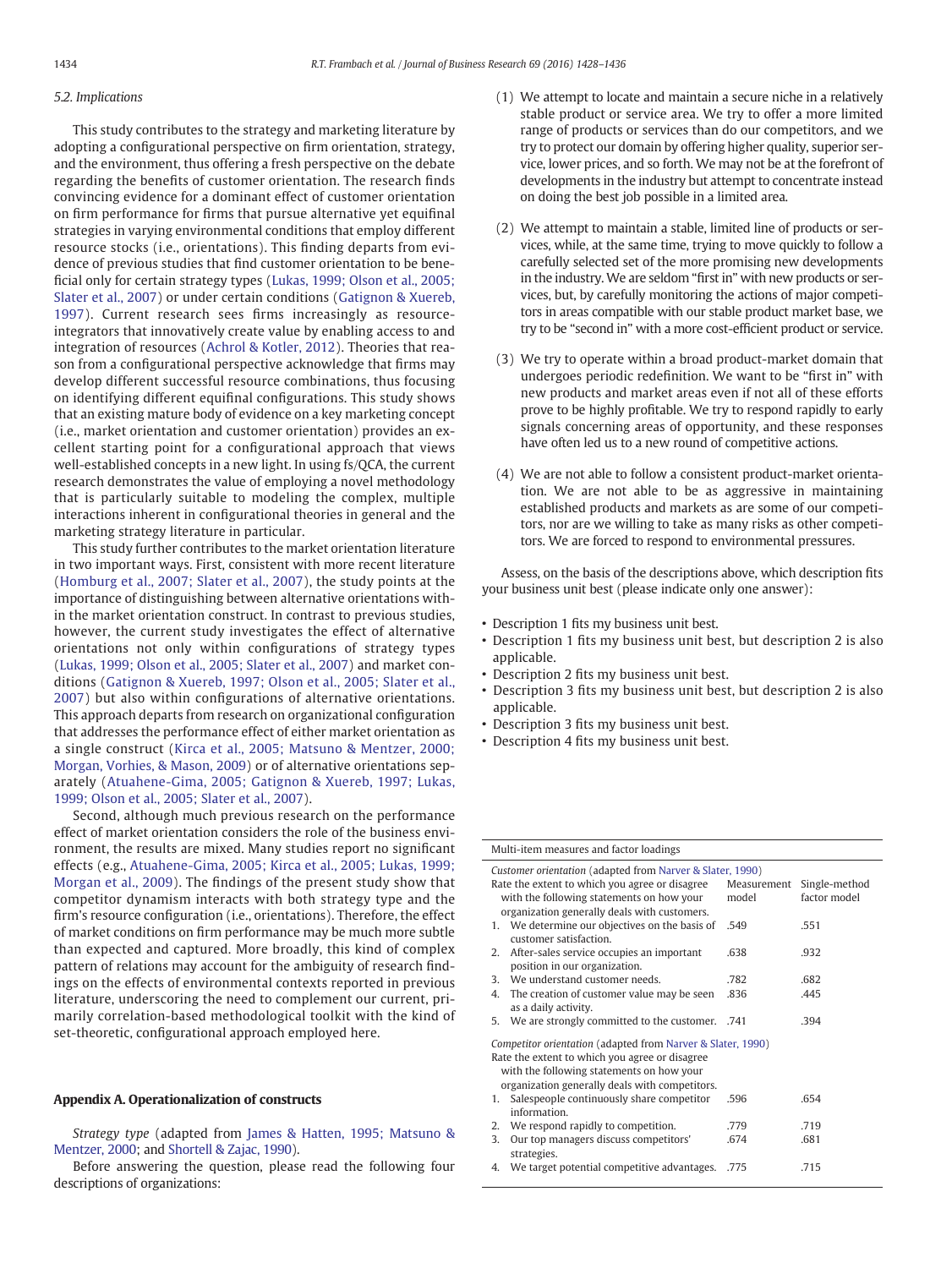#### <span id="page-7-0"></span>A**ppendix A** (continued)

|                                                                                                                                                                                    | Multi-item measures and factor loadings                                                                                                                                                                     |      |      |  |  |
|------------------------------------------------------------------------------------------------------------------------------------------------------------------------------------|-------------------------------------------------------------------------------------------------------------------------------------------------------------------------------------------------------------|------|------|--|--|
|                                                                                                                                                                                    | Technology orientation (adapted from Gatignon & Xuereb, 1997<br>[item 2] and Han et al., 2001 [other items])<br>Rate the extent to which you agree or disagree<br>with the following statements on how your |      |      |  |  |
|                                                                                                                                                                                    | organization generally deals with technology.                                                                                                                                                               |      |      |  |  |
| 1.                                                                                                                                                                                 | We use the latest technologies in new<br>product/service development.                                                                                                                                       | .800 | .763 |  |  |
| 2.                                                                                                                                                                                 | We strive for technological breakthroughs.                                                                                                                                                                  | .895 | .927 |  |  |
| 3.                                                                                                                                                                                 | We systematically scan for new technologies<br>inside and outside the industry.                                                                                                                             | .798 | .760 |  |  |
| 4.                                                                                                                                                                                 | Significant portions of profit are reinvested<br>in R&D.                                                                                                                                                    | .673 | .637 |  |  |
| Competitor dynamism (adapted from Homburg & Pflesser, 2000)<br>Rate the extent to which the following changes<br>occur in the market on which you launched<br>the product/service. |                                                                                                                                                                                                             |      |      |  |  |
| 1.                                                                                                                                                                                 | Changes in products offered by your<br>competitors                                                                                                                                                          | .704 | .713 |  |  |
| 2.                                                                                                                                                                                 | Changes in sales strategies by your<br>competitors                                                                                                                                                          | .933 | .909 |  |  |
| 3.                                                                                                                                                                                 | Changes in sales promotion/advertising<br>strategies of your competitors                                                                                                                                    | .730 | .724 |  |  |
| Firm performance (adapted from Homburg & Pflesser, 2000)<br>Over the last year, relative to your competitors,<br>how has your business unit performed with<br>respect to           |                                                                                                                                                                                                             |      |      |  |  |
| 1.                                                                                                                                                                                 | Profitability?                                                                                                                                                                                              | .950 | .883 |  |  |
| 2.                                                                                                                                                                                 | Return on assets?                                                                                                                                                                                           | .948 | .908 |  |  |

#### References

- Achrol, R. S., & Kotler, P. (2012). [Frontiers of the marketing paradigm in the third millen](http://refhub.elsevier.com/S0148-2963(15)00543-3/rf0005)nium. [Journal of the Academy of Marketing Science](http://refhub.elsevier.com/S0148-2963(15)00543-3/rf0005), 40(1), 35–52.
- Anderson, J. C. (1987). An approach for confi[rmatory measurement and structural equa](http://refhub.elsevier.com/S0148-2963(15)00543-3/rf0010)[tion modeling of organizational properties.](http://refhub.elsevier.com/S0148-2963(15)00543-3/rf0010) Management Science, 33(4), 525-541.
- Armstrong, J. S., & Collopy, F. (1996). [Competitor orientation: Effects of objectives and in](http://refhub.elsevier.com/S0148-2963(15)00543-3/rf0015)[formation on managerial decisions and pro](http://refhub.elsevier.com/S0148-2963(15)00543-3/rf0015)fitability. Journal of Marketing Research, 33[\(2\), 188](http://refhub.elsevier.com/S0148-2963(15)00543-3/rf0015)–199.
- Armstrong, J. S., & Overton, T. (1977). [Estimating nonresponse bias in mail surveys.](http://refhub.elsevier.com/S0148-2963(15)00543-3/rf0020) [Journal of Marketing Research](http://refhub.elsevier.com/S0148-2963(15)00543-3/rf0020), 14(3), 396–402.

Atuahene-Gima, K. (2005). Resolving the capability–[rigidity paradox in new product in](http://refhub.elsevier.com/S0148-2963(15)00543-3/rf0025)novation. [Journal of Marketing](http://refhub.elsevier.com/S0148-2963(15)00543-3/rf0025), 69(4), 61–83.

- Bagozzi, R. P., & Philips, L. W. (1982). [Representing and testing organizational theories: A](http://refhub.elsevier.com/S0148-2963(15)00543-3/rf0030) holistic construal. [Administrative Science Quarterly](http://refhub.elsevier.com/S0148-2963(15)00543-3/rf0030), 27(3), 459–489.
- Bell, G., Filatotchev, I., & Aguilera, R. V. (2013). [Corporate governance and investors' per](http://refhub.elsevier.com/S0148-2963(15)00543-3/rf0035)[ceptions of foreign IPO value: An institutional perspective.](http://refhub.elsevier.com/S0148-2963(15)00543-3/rf0035) Academy of Management Journal, 57[\(1\), 301](http://refhub.elsevier.com/S0148-2963(15)00543-3/rf0035)–320.
- Burton, R. M., & Obel, B. (2004). [Strategic organizational diagnosis and design: The dynamics](http://refhub.elsevier.com/S0148-2963(15)00543-3/rf0040) of fit [\(3rd ed.\). New York: Springer.](http://refhub.elsevier.com/S0148-2963(15)00543-3/rf0040)
- Chandy, R. K., & Tellis, G. J. (1998). [Organizing for radical product innovation.](http://refhub.elsevier.com/S0148-2963(15)00543-3/rf0045) Journal of [Marketing Research](http://refhub.elsevier.com/S0148-2963(15)00543-3/rf0045), 35(4), 474–487.
- Christensen, C. M., & Bower, J. L. (1996). [Customer power, strategic investment and the](http://refhub.elsevier.com/S0148-2963(15)00543-3/rf0050) failure of leading firms. [Strategic Management Journal](http://refhub.elsevier.com/S0148-2963(15)00543-3/rf0050), 17(3), 197–218.
- Churchill, G. A., Jr. (1979). [A paradigm for developing better measures of marketing](http://refhub.elsevier.com/S0148-2963(15)00543-3/rf0055) constructs. [Journal of Marketing Research](http://refhub.elsevier.com/S0148-2963(15)00543-3/rf0055), 16(1), 64–73.
- Conant, J. S., Mokwa, M. P., & Varadarajan, P. R. (1990). [Strategic types, distinctive market](http://refhub.elsevier.com/S0148-2963(15)00543-3/rf0060)[ing competencies and organizational performance: A multiple measures-based study.](http://refhub.elsevier.com/S0148-2963(15)00543-3/rf0060) [Strategic Management Journal](http://refhub.elsevier.com/S0148-2963(15)00543-3/rf0060), 11(5), 365–383.
- Crilly, D., Zollo, M., & Hansen, M. (2012). [Faking it or muddling through? Understanding](http://refhub.elsevier.com/S0148-2963(15)00543-3/rf0065) [decoupling in response to stakeholder pressures.](http://refhub.elsevier.com/S0148-2963(15)00543-3/rf0065) Academy of Management Journal, 55[\(6\), 1429](http://refhub.elsevier.com/S0148-2963(15)00543-3/rf0065)–1488.
- Danneels, E. (2003). [Tight-loose coupling with customers: The enactment of customer](http://refhub.elsevier.com/S0148-2963(15)00543-3/rf0070) orientation. [Strategic Management Journal](http://refhub.elsevier.com/S0148-2963(15)00543-3/rf0070), 24(6), 559–576.
- Day, G. S. (1994). [The capabilities of market-driven organizations.](http://refhub.elsevier.com/S0148-2963(15)00543-3/rf0075) Journal of Marketing, 58[\(4\), 37](http://refhub.elsevier.com/S0148-2963(15)00543-3/rf0075)–52.
- DeSarbo, W. S., Di Benedetto, C. A., Song, M., & Sinha, I. (2005). [Revisiting the miles and](http://refhub.elsevier.com/S0148-2963(15)00543-3/rf0080) [snow strategic framework: Uncovering interrelationships between strategic types,](http://refhub.elsevier.com/S0148-2963(15)00543-3/rf0080) [capabilities, environmental uncertainty, and](http://refhub.elsevier.com/S0148-2963(15)00543-3/rf0080) firm performance. Strategic [Management Journal](http://refhub.elsevier.com/S0148-2963(15)00543-3/rf0080), 26(1), 47–74.
- Deshpandé, R., Farley, J. U., & Webster, F. E., Jr. (1993). [Corporate culture, customer orien](http://refhub.elsevier.com/S0148-2963(15)00543-3/rf0085)[tation and innovativeness in Japanese](http://refhub.elsevier.com/S0148-2963(15)00543-3/rf0085) firms: A quadrad analysis. Journal of Marketing, 57[\(1\), 23](http://refhub.elsevier.com/S0148-2963(15)00543-3/rf0085)–37.
- Dess, G. G., & Robinson, R. B., Jr. (1984). [Measuring organizational performance in the ab](http://refhub.elsevier.com/S0148-2963(15)00543-3/rf0090)[sence of objective measures: The case of the privately-held](http://refhub.elsevier.com/S0148-2963(15)00543-3/rf0090) firm and conglomerate business unit. [Strategic Management Journal](http://refhub.elsevier.com/S0148-2963(15)00543-3/rf0090), 5(3), 265–273.
- Doty, D. H., Glick, W. H., & Huber, G. P. (1993). Fit, equifi[nality, and organizational effec](http://refhub.elsevier.com/S0148-2963(15)00543-3/rf0095)tiveness: A test of two configurational theories. [Academy of Management Journal](http://refhub.elsevier.com/S0148-2963(15)00543-3/rf0095), 36[\(6\), 1196](http://refhub.elsevier.com/S0148-2963(15)00543-3/rf0095)–1250.
- Dvir, D., Segev, E., & Shenhar, A. (1993). [Technology's varying impact on the success of](http://refhub.elsevier.com/S0148-2963(15)00543-3/rf0100) [strategic business units within the miles and snow typology.](http://refhub.elsevier.com/S0148-2963(15)00543-3/rf0100) Strategic Management Journal, 14[\(2\), 155](http://refhub.elsevier.com/S0148-2963(15)00543-3/rf0100)–162.
- Fiss, P. C. (2007). [A set-theoretic approach to organizational con](http://refhub.elsevier.com/S0148-2963(15)00543-3/rf0105)figurations. Academy of [Management Review](http://refhub.elsevier.com/S0148-2963(15)00543-3/rf0105), 32(4), 1180–1198.
- Fiss, P. C. (2011). [Building better causal theories: A fuzzy set approach to typologies in](http://refhub.elsevier.com/S0148-2963(15)00543-3/rf0110) organization research. [Academy of Management Journal](http://refhub.elsevier.com/S0148-2963(15)00543-3/rf0110), 54(2), 393–420.
- Fiss, P. C., Cambré, B., & Marx, A. (Eds.). (2013). Confi[gurational theory and methods in](http://refhub.elsevier.com/S0148-2963(15)00543-3/rf0115) organizational research[. Boston: Emerald Group.](http://refhub.elsevier.com/S0148-2963(15)00543-3/rf0115)
- Frambach, R. T., Prabhu, J., & Verhallen, T. M. M. (2003). The infl[uence of business strategy](http://refhub.elsevier.com/S0148-2963(15)00543-3/rf0120) [on new product activity: The role of market orientation.](http://refhub.elsevier.com/S0148-2963(15)00543-3/rf0120) International Journal of [Research in Marketing](http://refhub.elsevier.com/S0148-2963(15)00543-3/rf0120),  $20(4)$ , 377-397.
- Gatignon, H., & Xuereb, J. -M. (1997). [Strategic orientation of the](http://refhub.elsevier.com/S0148-2963(15)00543-3/rf0125) firm and new product performance. [Journal of Marketing Research](http://refhub.elsevier.com/S0148-2963(15)00543-3/rf0125), 34(1), 77–90.
- Gerbing, D. W., & Anderson, J. C. (1988). [An updated paradigm for scale development in](http://refhub.elsevier.com/S0148-2963(15)00543-3/rf0130)[corporating unidimensionality and its assessment.](http://refhub.elsevier.com/S0148-2963(15)00543-3/rf0130) Journal of Marketing Research, 25[\(2\), 186](http://refhub.elsevier.com/S0148-2963(15)00543-3/rf0130)–192.
- Grandori, A., & Furnari, S. (2008). [A chemistry of organizations: Combinatory analysis and](http://refhub.elsevier.com/S0148-2963(15)00543-3/rf0135) design. [Organization Studies](http://refhub.elsevier.com/S0148-2963(15)00543-3/rf0135), 19, 459–485.
- Greckhamer, T. (2011). [Cross-cultural differences in compensation level and inequality](http://refhub.elsevier.com/S0148-2963(15)00543-3/rf0140) [across occupations: A set-theoretic analysis.](http://refhub.elsevier.com/S0148-2963(15)00543-3/rf0140) Organization Studies, 32(1), 85–115.
- Greckhamer, T., Misangyi, V. F., Elms, H., & Lacey, R. (2008). [Using qualitative comparative](http://refhub.elsevier.com/S0148-2963(15)00543-3/rf0145) [analysis in strategic management research: An examination of combinations of indus](http://refhub.elsevier.com/S0148-2963(15)00543-3/rf0145)[try, corporate, and business-unit effects.](http://refhub.elsevier.com/S0148-2963(15)00543-3/rf0145) Organizational Research Methods, 11(4), 695–[726.](http://refhub.elsevier.com/S0148-2963(15)00543-3/rf0145)
- Grinstein, A. (2008). [The effect of market orientation and its components on innovation con](http://refhub.elsevier.com/S0148-2963(15)00543-3/rf0150)sequences: A meta-analysis. [Journal of the Academy of Marketing Science](http://refhub.elsevier.com/S0148-2963(15)00543-3/rf0150), 36(2), 166–173.
- Hambrick, D. C. (1983). [Some tests of the effectiveness and functional attributes of miles](http://refhub.elsevier.com/S0148-2963(15)00543-3/rf0155) and snow's strategic types. [Academy of Management Journal](http://refhub.elsevier.com/S0148-2963(15)00543-3/rf0155), 26(1), 5–26.
- Hambrick, D. C. (2003). [On the staying power of miles and snow's defenders, analyzers,](http://refhub.elsevier.com/S0148-2963(15)00543-3/rf0160) and prospectors. [Academy of Management Executive](http://refhub.elsevier.com/S0148-2963(15)00543-3/rf0160), 17(4), 115–118.
- Han, J. K., Kim, N., & Kim, H. -B. (2001). [Entry barriers: A dull-, one-, or two-edged sword](http://refhub.elsevier.com/S0148-2963(15)00543-3/rf0165) [for incumbents? Unraveling the paradox from a contingency perspective.](http://refhub.elsevier.com/S0148-2963(15)00543-3/rf0165) Journal of [Marketing](http://refhub.elsevier.com/S0148-2963(15)00543-3/rf0165), 65(1), 1–14.
- Han, J. K., Kim, N., & Srivastava, R. K. (1998). [Market orientation and organizational perfor](http://refhub.elsevier.com/S0148-2963(15)00543-3/rf0170)[mance: Is innovation a missing link?](http://refhub.elsevier.com/S0148-2963(15)00543-3/rf0170) Journal of Marketing, 62(4), 30–45.
- Homburg, C., & Pflesser, C. (2000). [A multiple-layer model of market-oriented organiza](http://refhub.elsevier.com/S0148-2963(15)00543-3/rf0175)[tional culture: Measurement issues and performance outcomes.](http://refhub.elsevier.com/S0148-2963(15)00543-3/rf0175) Journal of [Marketing Research](http://refhub.elsevier.com/S0148-2963(15)00543-3/rf0175), 37(4), 449–462.
- Homburg, C., Grozdanovic, M., & Klarmann, M. (2007). [Responsiveness to customers and](http://refhub.elsevier.com/S0148-2963(15)00543-3/rf0180) [competitors: The role of affective and cognitive organizational systems.](http://refhub.elsevier.com/S0148-2963(15)00543-3/rf0180) Journal of [Marketing](http://refhub.elsevier.com/S0148-2963(15)00543-3/rf0180), 71(3), 18–38.
- Huber, G. P., & Power, D. J. (1985). [Retrospective reports of strategic level managers:](http://refhub.elsevier.com/S0148-2963(15)00543-3/rf0185) [Guidelines for increasing their accuracy.](http://refhub.elsevier.com/S0148-2963(15)00543-3/rf0185) Strategic Management Journal, 6(2), 171–180.
- Hult, G. T. M., Ketchen, D. J., Jr., & Slater, S. F. (2005). [Market orientation and performance: An](http://refhub.elsevier.com/S0148-2963(15)00543-3/rf0190) [integration of disparate approaches.](http://refhub.elsevier.com/S0148-2963(15)00543-3/rf0190) Strategic Management Journal, 26(12), 1173–1181.
- Im, S., & Workman, J. P. (2004). [Market orientation, creativity, and new product perfor](http://refhub.elsevier.com/S0148-2963(15)00543-3/rf0195)[mance in high-technology](http://refhub.elsevier.com/S0148-2963(15)00543-3/rf0195) firms. Journal of Marketing, 68(2), 114–132.
- Ingenbleek, P. T. M., Tessema, W. K., & van Trijp, H. C. M. (2013). Conducting fi[eld research](http://refhub.elsevier.com/S0148-2963(15)00543-3/rf0200) [in subsistence markets, with an application to market orientation in the context of](http://refhub.elsevier.com/S0148-2963(15)00543-3/rf0200) Ethiopian pastoralists. [International Journal of Research in Marketing](http://refhub.elsevier.com/S0148-2963(15)00543-3/rf0200), 30(1), 83–97.
- Ingenbleek, P. T. M., Frambach, R. T., & Verhallen, T. M. M. (2010). [The role of value-informed](http://refhub.elsevier.com/S0148-2963(15)00543-3/rf0205) [pricing in market-oriented new product development.](http://refhub.elsevier.com/S0148-2963(15)00543-3/rf0205) Journal of Product Innovation [Management](http://refhub.elsevier.com/S0148-2963(15)00543-3/rf0205), 27(7), 1032–1046.
- James, W. L., & Hatten, J. (1995). [Further evidence on the validity of the self-typing para](http://refhub.elsevier.com/S0148-2963(15)00543-3/rf0210)[graph approach: Miles and snow strategic archetypes in banking.](http://refhub.elsevier.com/S0148-2963(15)00543-3/rf0210) Strategic [Management Journal](http://refhub.elsevier.com/S0148-2963(15)00543-3/rf0210), 16(2), 161–168.
- Jaworski, B. J., & Kohli, A. K. (1993). [Market orientation: antecedents and consequences.](http://refhub.elsevier.com/S0148-2963(15)00543-3/rf0215) [Journal of Marketing](http://refhub.elsevier.com/S0148-2963(15)00543-3/rf0215), 57(3), 53–70.
- Ketchen, D. J., Thomas, J. B., & Snow, C. C. (1993). [Organizational con](http://refhub.elsevier.com/S0148-2963(15)00543-3/rf0220)figurations and per[formance: A comparison of theoretical approaches.](http://refhub.elsevier.com/S0148-2963(15)00543-3/rf0220) Academy of Management Journal, 36[\(6\), 1278](http://refhub.elsevier.com/S0148-2963(15)00543-3/rf0220)–1313.
- Kirca, A. H., Jayachandran, S., & Bearden, W. O. (2005). [Market orientation: A meta](http://refhub.elsevier.com/S0148-2963(15)00543-3/rf0225)[analytic review and assessment of its antecedents and impact on performance.](http://refhub.elsevier.com/S0148-2963(15)00543-3/rf0225) [Journal of Marketing](http://refhub.elsevier.com/S0148-2963(15)00543-3/rf0225), 69(2), 24–41.
- Kline, R. B. (1998). [Principles and practice of structural equation modelling.](http://refhub.elsevier.com/S0148-2963(15)00543-3/rf0230) New York: [Guilford Press.](http://refhub.elsevier.com/S0148-2963(15)00543-3/rf0230)
- Kohli, A. K., & Jaworski, B. J. (1990). [Market orientation: The construct, research proposi](http://refhub.elsevier.com/S0148-2963(15)00543-3/rf0235)[tions, and managerial implications.](http://refhub.elsevier.com/S0148-2963(15)00543-3/rf0235) Journal of Marketing, 54(2), 1–18.
- Leeflang, P. S. H. (2011). Paving the way for "[distinguished marketing.](http://refhub.elsevier.com/S0148-2963(15)00543-3/rf0240)". International [Journal of Research in Marketing](http://refhub.elsevier.com/S0148-2963(15)00543-3/rf0240), 28(2), 76–88.
- Levinthal, D. A., & March, J. G. (1993). [The myopia of learning.](http://refhub.elsevier.com/S0148-2963(15)00543-3/rf0245) Strategic Management Journal, 14[\(S2\), 95](http://refhub.elsevier.com/S0148-2963(15)00543-3/rf0245)–112.
- Lukas, B. A. (1999). [Strategic type, market orientation, and the balance between adapt](http://refhub.elsevier.com/S0148-2963(15)00543-3/rf0250)ability and adaptation. [Journal of Business Research](http://refhub.elsevier.com/S0148-2963(15)00543-3/rf0250), 45(2), 147–156.
- Matsuno, K., & Mentzer, J. T. (2000). [The effects of strategy type on the market orienta](http://refhub.elsevier.com/S0148-2963(15)00543-3/rf0255)tion–[performance relationship.](http://refhub.elsevier.com/S0148-2963(15)00543-3/rf0255) Journal of Marketing, 64(4), 1–16.
- McDaniel, S. W., & Kolari, J. W. (1987). [Marketing strategy implications of the miles and](http://refhub.elsevier.com/S0148-2963(15)00543-3/rf0260) [snow strategic typology.](http://refhub.elsevier.com/S0148-2963(15)00543-3/rf0260) Journal of Marketing, 51(4), 19–30.
- Meyer, A. D., Tsui, A. S., & Hinings, C. R. (1993). Confi[gurational approaches to organiza](http://refhub.elsevier.com/S0148-2963(15)00543-3/rf0265)tional analysis. [Academy of Management Journal](http://refhub.elsevier.com/S0148-2963(15)00543-3/rf0265), 36(6), 1175–1195.
- Miles, R. E., & Snow, C. C. (1978). [Organizational strategy, structure, and process.](http://refhub.elsevier.com/S0148-2963(15)00543-3/rf0270) New York: [McGraw-Hill.](http://refhub.elsevier.com/S0148-2963(15)00543-3/rf0270)